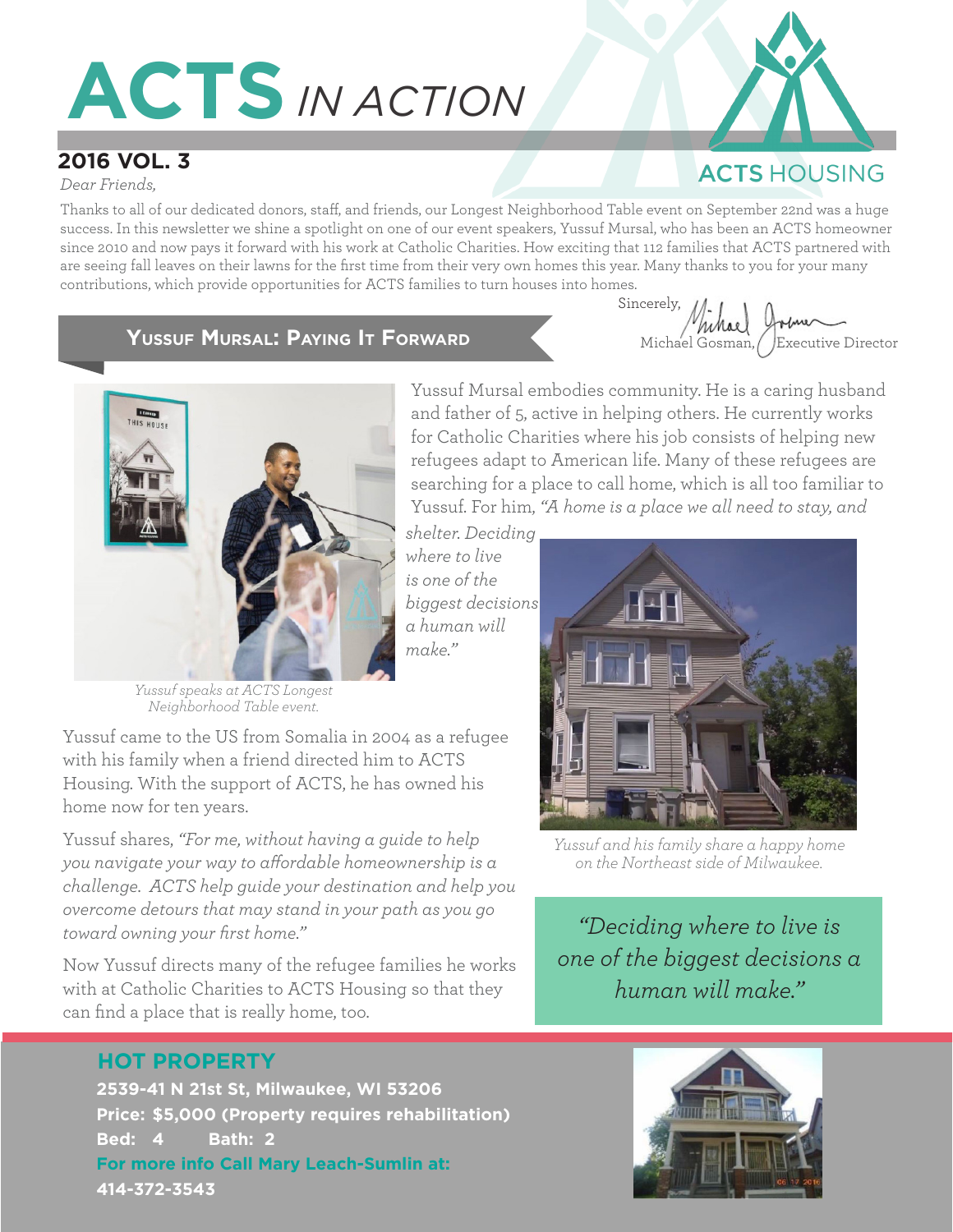# **Key Supporter Spotlight: PNC Financial Services**

Molly Schweiger, client and community relations director for PNC Financial Services, vividly remember watching people connect with the ACTS Housing mission at ACTS' inaugural Longest Neighborhood Table event. "*It was so great to introduce people in the community to ACTS; for a lot of them it was their first entry point,*" she said. "*It was a really enjoyable experience and people were just overwhelmed by ACTS and its impact.*"

Chris Goller, regional president of PNC, was an event co-chair and Schweiger served on the event planning committee, not to mention PNC was the event's lead sponsor. "*The event was an incredible success and we could have never have done it without the support of PNC,*" said Becky Stoner, ACTS' development and marketing manager.

PNC has supported ACTS for the last three years. In that time, Schweiger said she has developed enormous respect for the ACTS families who become homeowners. *"It's amazing when a family takes a house that looks unlivable and transforms it into a home,"* she said. *"One of the great things about supporting ACTS is that you see such tangible results."*

Philanthropy is a big part of PNC's DNA. In addition to supporting a number of worthy nonprofits, PNC's Grow Up Great program focuses on helping children from birth through age five develop a passion for learning and helps set them on a path to success. Since PNC began Grow Up Great in 2004, it has distributed more than \$105 million in grants that help children prepare for school.

PNC

*"We focus on early childhood education and economic development,*" Schweiger said. "*We believe that a bank is only as strong as the community it serves."*



*Chris Goller speaks at ACTS Longest Neighborhood Table*

# **2016 Impact Report Through September 30**

**112**

Home Sales

**\$295** Avg. Monthly Housing Savings

**178** Families Counseled

**We are so thankful** for the many individuals, corporations and foundations who gave generously at our Longest Neighborhood Table Event. To see the complete list of supporters, along with pictures and a recap from the event, please visit

**www.actshousing.org/**



**Event co-chairs Cristy Garcia-Thomas (Aurora algebra) longesttable2016** *Health Care) and Chris Goller (PNC)* 



*A portion of the longest table*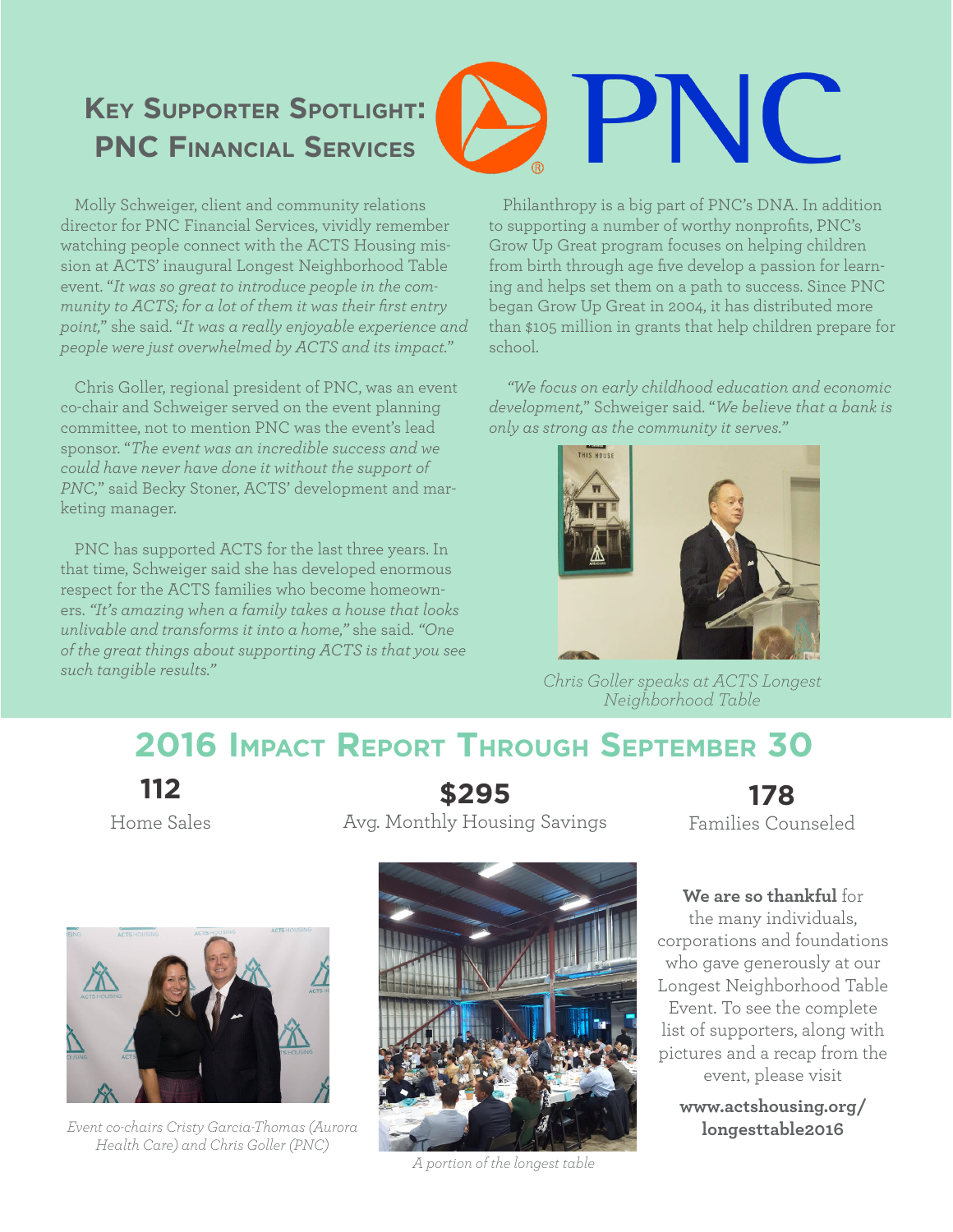#### **Our sincere thanks to ALL who have provided significant support for ACTS Housing in the Second & Third quarters of 2016**

Adonai Employment, Inc. Amy and Thomas Schleg Andrew Ruehl Anon Charitable Trust Badger Meter Foundation, Inc. Bob Gosman Charles Hoke Cindy and Thomas Kilkenny Commerce State Bank Dan McKinley Edward Treis The Francie L Silverman Foundation The Croen Foundation, Inc. Fred Gosman Jay Lauck Sarah and Jeremy Hillenbrand Jim Lange John and Judy Malaney

- The Lynde and Harry Bradley Foundation Michael Mack Michael Woods Mike Zimmerman Natalie Beckwith National Insurance Services Nationstar Mortgage Ocwen Financial Corporation Forest County Potawatomi Foundation Roxanne Shears Sequoya Borgman Steve and Ricka Long The McGovern Family St. John Vianney Parish Stand Together State Farm Foundation Steve and Nancy Einhorn
- Stephen Rothe The Private Bank Tri City National Bank Wells Fargo



*Left to Right: Gene Manzanet, PNC Bank, Omar Shaikh, SURG Restaurant Group, Dan Sweeney, Wells Fargo, Emily Larsen, BMO Harris Bank, Andrew Ruehl, Wells Fargo, Meagan Porter, Derse*

# **Meet the ACTS Team: JEFF BRAY, Senior Rehab Counselor**

The Camino de Santiago (the way of St. James) is one of the world's most famous pilgrimages, a 460-mile trek across northern Spain. Jeff Bray walked every step of it in April and used the opportunity to think about and reflect on his life. The Monday after he returned he met with ACTS executive director Michael Gosman and soon after he was hired as the organization's newest senior rehab counselor.

"*Jeff has a background in ministry and construction and it's difficult to imagine a better fit for our rehab work at ACTS,*" Gosman said. "*He has already helped the rehab team make great strides in the quality of services we can provide to families.*" Added Bray: "*I had worked as a director of music at churches and also as a handyman/remodeling contractor. I wanted to build on those experiences and do something for the community. You could say that my walk on the Camino de Santiago caused me to contemplate and consider joining the ACTS team, and this is exactly what I was hoping for.*"

Bray said it is remarkable to see what the families ACTS works with are able to accomplish. "*Having rehabbed three homes myself in my life, I know how hard – emotionally and physically – it can be,*" he said. *"I'm always amazed by what the families can achieve."*

The direct work with ACTS families is one of his favorite parts of the job. "*It's about establishing trust, good communication and clear expectations with ACTS families as to what needs to be done for their rehab projects,*" he said. Bray said it is special to play a role in helping a family realize their dream of home ownership. *"The ACTS families are strong and resilient,"* he said. *"When they move into their home, it has a positive ripple effect on the community."*



**Contact Jeff:** 414-727-5441 jeff@actshousing.org